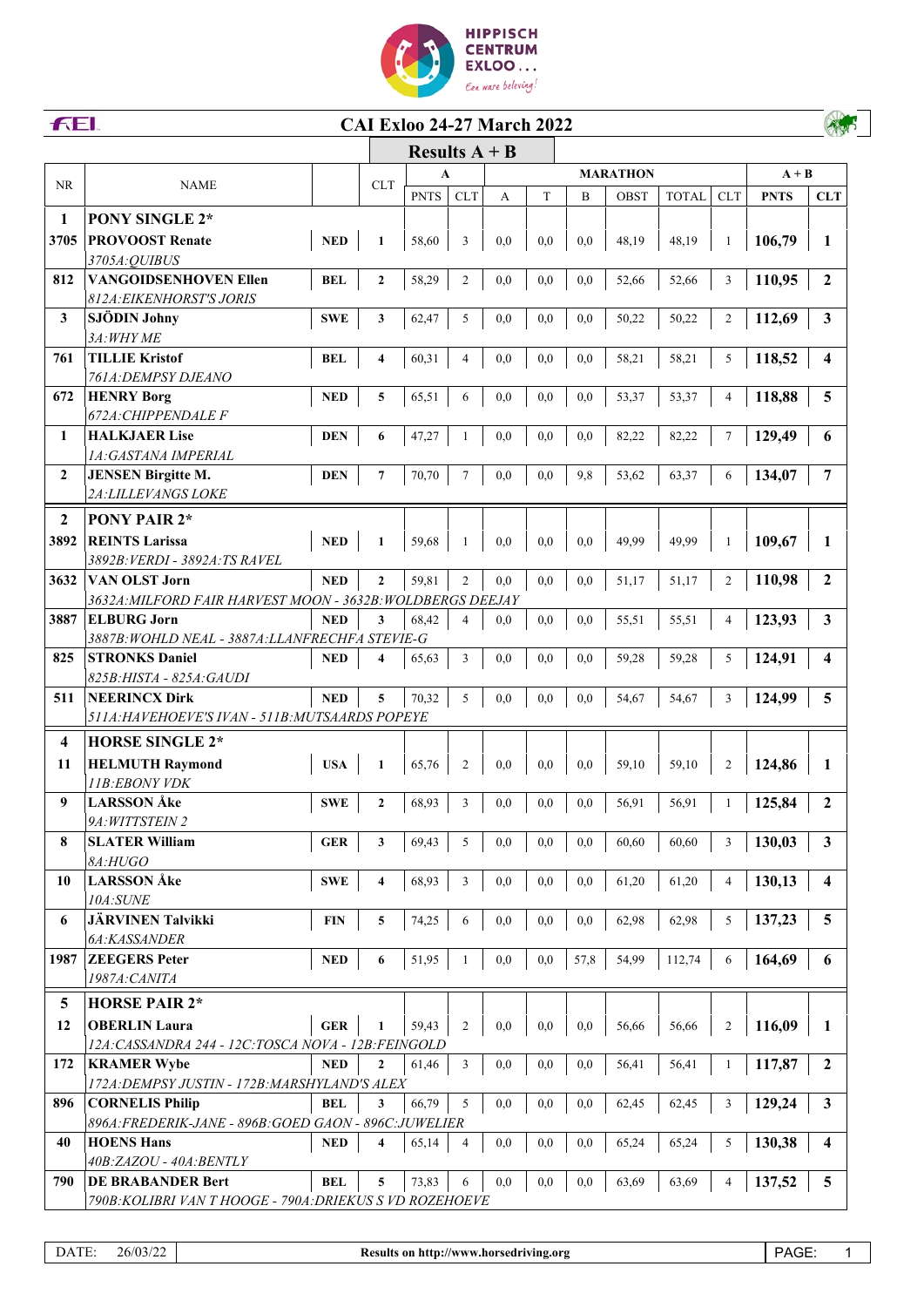



## **CAI Exloo 24-27 March 2022**



|           |                                                                                                 |            |                  | Results $A + B$ |                |     |     |                 |             |              |                |             |              |
|-----------|-------------------------------------------------------------------------------------------------|------------|------------------|-----------------|----------------|-----|-----|-----------------|-------------|--------------|----------------|-------------|--------------|
| <b>NR</b> | <b>NAME</b>                                                                                     | <b>CLT</b> | A                |                 |                |     |     | <b>MARATHON</b> | $A + B$     |              |                |             |              |
|           |                                                                                                 |            |                  | <b>PNTS</b>     | <b>CLT</b>     | А   | T   | B               | <b>OBST</b> | <b>TOTAL</b> | <b>CLT</b>     | <b>PNTS</b> | <b>CLT</b>   |
| 14        | <b>OLIVIER Ian</b>                                                                              | <b>RSA</b> | 6                | 57,78           | 1              | 0.0 | 0.0 | 0.0             | 88,89       | 88,89        | 6              | 146,67      | 6            |
|           | <i>14A:FERNANDO - 14C:INTERESSANT</i>                                                           |            |                  |                 |                |     |     |                 |             |              |                |             |              |
| 7         | <b>PONY SINGLE 3*</b>                                                                           |            |                  |                 |                |     |     |                 |             |              |                |             |              |
| 4178      | <b>WILLEMSEN Marije</b>                                                                         | <b>NED</b> | 1                | 48,22           | 1              | 0,0 | 0.0 | 0.0             | 57,74       | 57,74        | 3              | 105,96      | 1            |
|           | <i>4178A:DE GOEDE REE'S ELEGANT</i>                                                             |            |                  |                 |                |     |     |                 |             |              |                |             |              |
| 19        | <b>HERNER Johan</b>                                                                             | <b>SWE</b> | $\boldsymbol{2}$ | 55,56           | 6              | 0,0 | 0,0 | 0.0             | 54,92       | 54,92        | 1              | 110,48      | $\mathbf{2}$ |
|           | <b>19A:STORTEBEKERS BIG CRACKER</b>                                                             |            |                  |                 |                |     |     |                 |             |              |                |             |              |
| 16        | <b>HALKJAER Lise</b>                                                                            | <b>DEN</b> | 3                | 53,56           | 3              | 0,0 | 0,0 | 0.0             | 59,81       | 59,81        | $\tau$         | 113,37      | 3            |
|           | 16A: KING'S ANKY                                                                                |            |                  |                 |                |     |     |                 |             |              |                |             |              |
| 15        | <b>BLAABJERG Karina</b>                                                                         | <b>DEN</b> | 4                | 55,11           | 5              | 0,0 | 0,0 | 0,0             | 58,73       | 58,73        | 6              | 113,84      | 4            |
|           | <b>15B: TT CALLE CONSTANTIN</b>                                                                 |            |                  |                 |                |     |     |                 |             |              |                |             |              |
| 202       | <b>RADSTAKE Henk</b>                                                                            | <b>NED</b> | 5                | 54,00           | 4              | 0,0 | 0,0 | 0.0             | 62,14       | 62,14        | 9              | 116,14      | 5            |
|           | 202A:ROMERO                                                                                     |            |                  |                 |                |     |     |                 |             |              |                |             |              |
| 3964      | <b>VAN 'T VELD Marloes</b>                                                                      | <b>NED</b> | 6                | 52,56           | $\overline{2}$ | 0.0 | 0,0 | 0,0             | 64,37       | 64,37        | 11             | 116,93      | 6            |
| 3662      | 3964A: NEBO DELMIE<br><b>JANSSEN Brent</b>                                                      | <b>NED</b> | $\overline{7}$   | 65,11           | 8              | 0.0 | 0.0 | 0.0             | 60,20       | 60,20        | 8              | 125,31      | 7            |
|           | 3662A:POWERBOY                                                                                  |            |                  |                 |                |     |     |                 |             |              |                |             |              |
| 17        | <b>MÜLLER Daniel</b>                                                                            | <b>GER</b> | 8                | 62,78           | 7              | 0.0 | 0,0 | 0.0             | 62,97       | 62,97        | 10             | 125,75      | 8            |
|           | 17A:JOKER                                                                                       |            |                  |                 |                |     |     |                 |             |              |                |             |              |
| 3910      | <b>VAN MEERTEN Lisanne</b>                                                                      | <b>NED</b> | 9                | 67,89           | 10             | 0.0 | 0.0 | 0.0             | 57,93       | 57,93        | $\overline{4}$ | 125,82      | 9            |
|           | <i>3910A:JUSTINE</i>                                                                            |            |                  |                 |                |     |     |                 |             |              |                |             |              |
| 3297      | <b>BOOGAARTS Chantalle</b>                                                                      | <b>NED</b> | 10               | 68,33           | 11             | 0.0 | 0,0 | 0.5             | 57,88       | 58,38        | 5              | 126,71      | <b>10</b>    |
|           | <i>3297A:KONINKSHOEK DION</i>                                                                   |            |                  |                 |                |     |     |                 |             |              |                |             |              |
| 18        | <b>GUSTAVSSON Emma</b>                                                                          | <b>SWE</b> | 11               | 73,33           | 12             | 0,0 | 0,0 | 0.0             | 55,88       | 55,88        | $\sqrt{2}$     | 129,21      | 11           |
|           | <i>18A:ARTEMIS</i>                                                                              |            |                  |                 |                |     |     |                 |             |              |                |             |              |
| 2016      | <b>MEULENDIJK Wilma</b>                                                                         | <b>NED</b> | 12               | 65,89           | 9              | 0.0 | 0.0 | 0.0             | 68,98       | 68,98        | 12             | 134,87      | 12           |
|           | 2016A: WICKED BRAVEHEART                                                                        |            |                  |                 |                |     |     |                 |             |              |                |             |              |
| 8         | PONY PAIR 3*                                                                                    |            |                  |                 |                |     |     |                 |             |              |                |             |              |
| 1892      | <b>RUTJENS Rodinde</b>                                                                          | <b>NED</b> | 1                | 44,19           | 1              | 0.0 | 0,0 | 0,0             | 58,10       | 58,10        | $\overline{2}$ | 102,29      | 1            |
|           | 1892B: KUIKHORNSTER MILANO - 1892C: MAJAN S SWEN - 1892A: DE KUILEN'S BRODY                     |            |                  |                 |                |     |     |                 |             |              |                |             |              |
| 389       | <b>FLOBBE Sietske</b>                                                                           | <b>NED</b> | $\mathbf{2}$     | 51,81           | $\overline{2}$ | 0.0 | 0.0 | 0,0             | 57,70       | 57,70        | 1              | 109,51      | $\mathbf{2}$ |
|           | 389A: BROWNSTABLES ULTIMO BOSS - 389B: HIJKER FOREST CHICO                                      |            |                  |                 |                |     |     |                 |             |              |                |             |              |
| 1768      | <b>VAN DER ENDE Nathalie</b>                                                                    | <b>NED</b> | 3                | 54,48           | 7              | 0,0 | 0,0 | 0,0             | 59,69       | 59,69        | 3              | 114,17      | 3            |
|           | 1768A: MISCHA - 1768B: MOZART - 1768C: STERRENHOF'S ROXY                                        |            |                  |                 |                |     |     |                 |             |              |                |             |              |
| 20        | PETERSEN Niels S.                                                                               | <b>DEN</b> | 4                | 55,37           | 8              | 0,0 | 0,0 | 0,0             | 60,58       | 60,58        | 5              | 115,95      | 4            |
|           | 20B: MAILUNDS MAGIC JOHNSON - 20C: MAILUNDS PENDRAGON (DNK)                                     |            |                  |                 |                |     |     |                 |             |              |                |             |              |
| 4169      | <b>COUWENBERG Sam</b>                                                                           | <b>NED</b> | 5                | 56,13           | 9              | 0,0 | 0,0 | 0,0             | 60,53       | 60,53        | $\overline{4}$ | 116,66      | 5            |
|           | 4169B: GREESKAMP COBUS - 4169A: BEKVELD'S RONALDO - 4169C: NEBUS ROWAN                          |            |                  |                 |                |     |     |                 |             |              |                |             |              |
| 1900      | <b>LIEBREGTS Kees</b>                                                                           | <b>NED</b> | 6                | 53,21           | 5              | 0,0 | 0,0 | 0,0             | 64,36       | 64,36        | 6              | 117,57      | 6            |
|           | 1900B: KOLSTEIN'S JAMES - 1900A: COELENHAGE'S PENTERMAN                                         |            |                  |                 |                |     |     |                 |             |              |                |             |              |
| 22        | <b>ROHRSSEN Annika</b>                                                                          | IRL        | 7                | 52,32           | 3              | 0,0 | 0,0 | 0,0             | 70,74       | 70,74        | $\tau$         | 123,06      | 7            |
|           | 22B: ROSENS RAMIRO - 22A: ROSENS RABEO                                                          |            |                  |                 |                |     |     |                 |             |              |                |             |              |
| 443       | <b>POTTIER Hughes</b>                                                                           | BEL        | 8                | 52,32           | 3              | 0,0 | 0,0 | 0,0             | 71,28       | 71,28        | 8              | 123,60      | 8            |
|           | 443A: CUNERA ALCATRAZ - 443B: EQUI CENTER'S ISIS                                                |            |                  |                 |                |     |     |                 |             |              |                |             |              |
| 23        | <b>FROST Gunlög</b>                                                                             | <b>SWE</b> | 9                | 53,21           | 5              | 0,0 | 0,0 | 0,0             | 84,18       | 84,18        | 9              | 137,39      | 9            |
|           | 23C: KILLEVIPPEN - 23A: ABRAKADABRA - 23B: HOKUS POKUS II                                       |            |                  |                 |                |     |     |                 |             |              |                |             |              |
| 9         | <b>PONY FOUR-IN-HAND 3*</b>                                                                     |            |                  |                 |                |     |     |                 |             |              |                |             |              |
|           | <b>HAMMINK Marijke</b>                                                                          | <b>NED</b> | 1                | 41,90           | 1              | 0,0 | 0,0 | 2,8             | 61,74       | 64,49        | 2              | 106,39      | 1            |
| 1004      |                                                                                                 |            |                  |                 |                |     |     |                 |             |              |                |             |              |
|           | 1004C:ROOSENDAAL'S THUNDER - 1004E:YSSELVLIEDTS CURLEY MATE - 1004F:UITERWAARDENS MASTERCLASS - |            |                  |                 |                |     |     |                 |             |              |                |             |              |
| 2133      | <b>LIMPENS Rene</b>                                                                             | <b>NED</b> | $\overline{2}$   | 62,10           | $\overline{4}$ | 0,0 | 0,0 | 0,0             | 64,31       | 64,31        |                | 126,41      | 2            |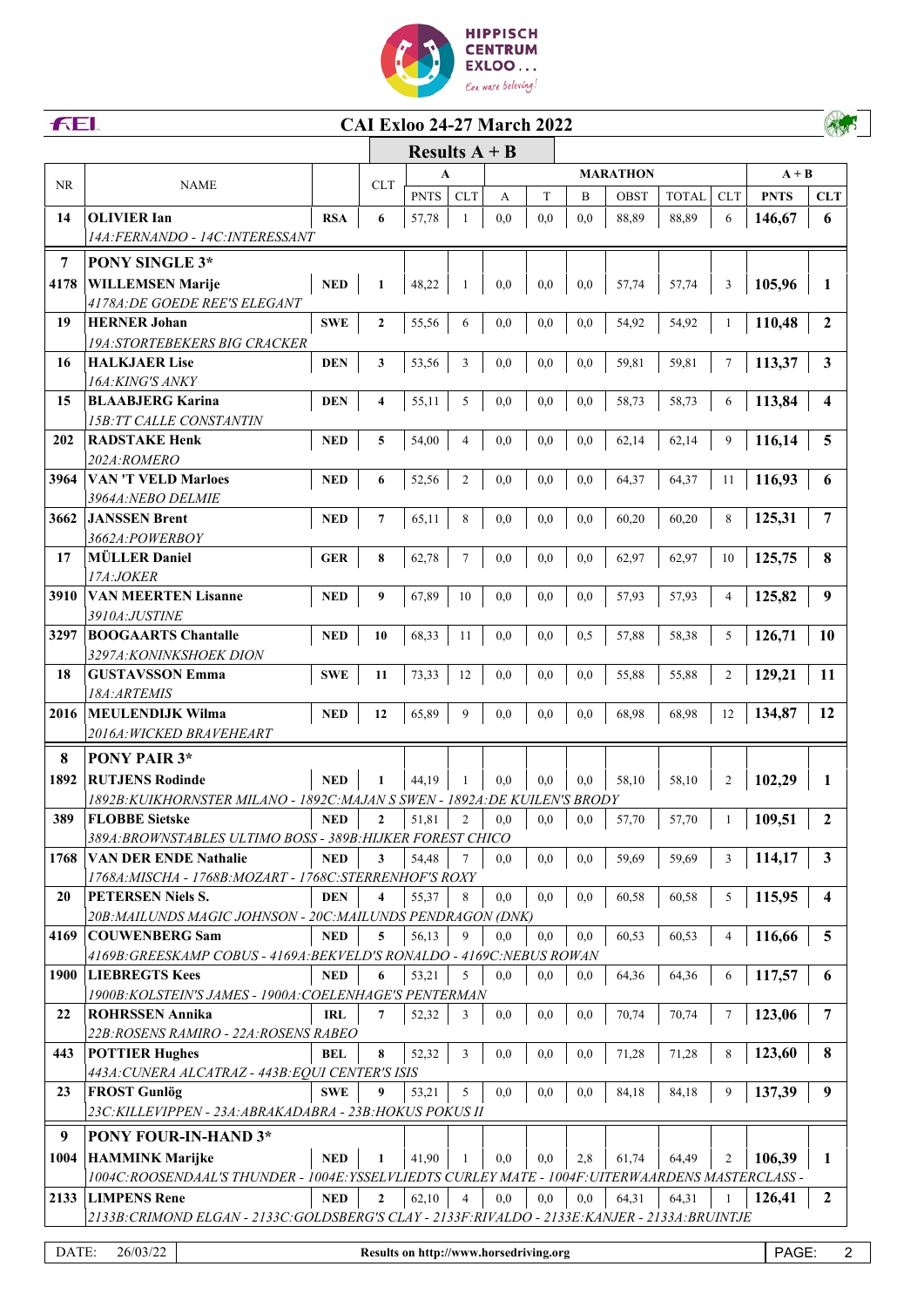

## **CAI Exloo 24-27 March 2022**

|           |                                                                                                   |            | Results $A + B$  |              |                |     |          |                |                 |              |                |             |                         |
|-----------|---------------------------------------------------------------------------------------------------|------------|------------------|--------------|----------------|-----|----------|----------------|-----------------|--------------|----------------|-------------|-------------------------|
|           |                                                                                                   |            |                  | $\mathbf{A}$ |                |     |          |                | <b>MARATHON</b> |              |                | $A + B$     |                         |
| <b>NR</b> | <b>NAME</b>                                                                                       |            | <b>CLT</b>       | <b>PNTS</b>  | <b>CLT</b>     | A   | T        | $\overline{B}$ | OBST            | <b>TOTAL</b> | <b>CLT</b>     | <b>PNTS</b> | <b>CLT</b>              |
| 1732      | VAN DER HAM Joey                                                                                  | <b>NED</b> | 3                | 59,43        | 2              | 0.0 | 0,0      | 0,0            | 71,78           | 71,78        | 3              | 131,21      | 3                       |
|           | 1732C:MARCUS - 1732B: GOLDEN BOY - 1732D:SAM - 1732E:TEMPLEDRUIDEUROPE SPLASH - 1732A:DUFFELTS    |            |                  |              |                |     |          |                |                 |              |                |             |                         |
| 3121      | <b>BEEKHUISZEN Hendrik-Jan</b>                                                                    | <b>NED</b> | 4                | 62,73        | 5              | 0.0 | 0.0      | 0.0            | 72,60           | 72,60        | 4              | 135,33      | $\overline{\mathbf{4}}$ |
|           | 3121C: MISTRAL - 3121B: FIRE - 3121D: SNOW - 3121F: TORNADO - 3121E: STARLIGHT                    |            |                  |              |                |     |          |                |                 |              |                |             |                         |
| 1678      | LEGEMAAT - VAN BEMMEL Dia                                                                         | <b>NED</b> | 5                | 60,83        | 3              | 0.0 | 0,0      | 0,0            | 75,14           | 75,14        | 5              | 135,97      | 5                       |
|           | 1678C:ROZENHOF'S JORDAN - 1678D:SHOWBOY - 1678B:RONDEELS ROYAL BODHI - 1678E:ZWAANTJES FLORIS -   |            |                  |              |                |     |          |                |                 |              |                |             |                         |
| 2025      | <b>BRANS Manou</b>                                                                                | <b>NED</b> | 6                | 64,13        | 6              | 0,0 | 0.0      | 0,0            | 90,35           | 90,35        | 6              | 154,48      | 6                       |
|           | 2025B: CORDIAL'S CARLIN - 2025D: SUNWILLOW SIROCCO - 2025C: DESTINY'S BORAYA - 2025E: ZOMERDIJK'S |            |                  |              |                |     |          |                |                 |              |                |             |                         |
| A         | <b>HORSE SINGLE 3*</b>                                                                            |            |                  |              |                |     |          |                |                 |              |                |             |                         |
| 21        | <b>SIEBERS Saskia</b>                                                                             | <b>NED</b> | $\mathbf{1}$     | 35,57        | 1              | 0,0 | 0,0      | 0,0            | 59,26           | 59,26        | 3              | 94,83       | 1                       |
|           | 21A: AXEL                                                                                         |            |                  |              |                |     |          |                |                 |              |                |             |                         |
| 1125      | <b>PESTMAN Rudolf</b>                                                                             | <b>NED</b> | $\boldsymbol{2}$ | 46,89        | $\overline{2}$ | 0,0 | 0,0      | 0,0            | 59,19           | 59,19        | 2              | 106,08      | $\mathbf{2}$            |
|           | 1125A: DIESEL                                                                                     |            |                  |              |                |     |          |                |                 |              |                |             |                         |
| 1461      | <b>KARELSE Pieter</b>                                                                             | <b>NED</b> | 3                | 55,66        | 8              | 0,0 | 0,0      | 0,0            | 56,05           | 56,05        | 1              | 111,71      | $\mathbf{3}$            |
|           | 1461A: FLYNN                                                                                      |            |                  |              |                |     |          |                |                 |              |                |             |                         |
| 602       | <b>PROVOOST Christiaan</b>                                                                        | <b>NED</b> | 4                | 52,77        | 5              | 0,0 | 0,0      | 0,0            | 60,11           | 60,11        | 5              | 112,88      | $\overline{\mathbf{4}}$ |
|           | 602A:DURAN-H                                                                                      |            |                  |              |                |     |          |                |                 |              |                |             |                         |
| 27        | <b>JÄRVINEN Talvikki</b>                                                                          | <b>FIN</b> | 5                | 51,33        | 4              | 0,0 | 0,0      | 0,0            | 64,15           | 64,15        | 16             | 115,48      | 5                       |
|           | 27A:DANSER T                                                                                      |            |                  |              |                |     |          |                |                 |              |                |             |                         |
| 1469      | <b>VAN DER HORST Jaap</b><br>1469A:ZORRO                                                          | <b>NED</b> | 6                | 56,33        | 10             | 0,0 | 0,0      | 0,0            | 60,26           | 60,26        | 6              | 116,59      | 6                       |
| 34        | <b>KANDEL Nicolas</b>                                                                             | <b>LUX</b> | 7                |              | 7              | 0,0 | 0,0      | 0,0            | 61,10           | 61,10        | 9              | 116,65      | 7                       |
|           | 34A:FESTINOV                                                                                      |            |                  | 55,55        |                |     |          |                |                 |              |                |             |                         |
| 30        | <b>BRADFORD Harriet</b>                                                                           | <b>GBR</b> | 8                | 49,33        | 3              | 0,0 | 0,0      | 0,0            | 67,73           | 67,73        | 23             | 117,06      | 8                       |
|           | 30A: CHIPPENDALES ROCK                                                                            |            |                  |              |                |     |          |                |                 |              |                |             |                         |
| 1907      | <b>HOUTERMAN Eline</b>                                                                            | <b>NED</b> | 9                | 58,99        | 13             | 0,0 | 0,0      | 0,0            | 59,29           | 59,29        | $\overline{4}$ | 118,28      | 9                       |
|           | 1907A: FINO UNO TOLTIEN                                                                           |            |                  |              |                |     |          |                |                 |              |                |             |                         |
| 665       | <b>VAN BECKHOVEN Dirk</b>                                                                         | <b>NED</b> | 10               | 56,10        | 9              | 0,0 | 0,0      | 0,0            | 63,21           | 63,21        | 13             | 119,31      | 10                      |
|           | 665A:HAVILINA                                                                                     |            |                  |              |                |     |          |                |                 |              |                |             |                         |
| 878       | <b>DE RONDE Piet</b>                                                                              | <b>NED</b> | 11               | 57,44        | 11             | 0,0 | 0,0      | 0,0            | 62,25           | 62,25        | 11             | 119,69      | 11                      |
|           | 878A: MR. BOJANGLES                                                                               |            |                  |              |                |     |          |                |                 |              |                |             |                         |
| 24        | <b>BLAABJERG Karina</b>                                                                           | <b>DEN</b> | 12               | 58,77        | 12             | 0,0 | 0,0      | 0,0            | 61,33           | 61,33        | 10             | 120,10      | 12                      |
|           | 24A: PEARLS RED DESIGN                                                                            |            |                  |              |                |     |          |                |                 |              |                |             |                         |
| 1927      | <b>VAN DER SNOEK Elke</b>                                                                         | <b>NED</b> | 13               | 58,99        | 13             | 0,0 | 0,0      | 0,0            | 63,60           | 63,60        | 15             | 122,59      | 13                      |
|           | 1927A:BUDDY                                                                                       |            |                  |              |                |     |          |                |                 |              |                |             |                         |
| 33        | <b>KANDEL Nicolas</b>                                                                             | <b>LUX</b> | 14               | 59,99        | 16             | 0,0 | 0,0      | $_{0,0}$       | 67,11           | 67,11        | 22             | 127,10      | 14                      |
|           | 33A: SIR TWENTY                                                                                   |            |                  |              |                |     |          |                |                 |              |                |             |                         |
| 449       | DE KIMPE Esther<br>449A:DARWIN                                                                    | <b>BEL</b> | 15               | 59,21        | 15             | 0,0 | 0,0      | 0,0            | 68,03           | 68,03        | 24             | 127,24      | 15                      |
| 32        | <b>LANNIG Andreas</b>                                                                             | <b>GER</b> | 16               | 62,54        | 18             | 0,0 | 0,0      | 0,0            | 64,94           | 64,94        | 18             | 127,48      | 16                      |
|           | 32A:DANTE                                                                                         |            |                  |              |                |     |          |                |                 |              |                |             |                         |
| 44        | <b>SCHULTE Patrick</b>                                                                            | <b>GER</b> | 17               | 66,76        | 22             | 0,0 | 0,0      | 0,0            | 62,62           | 62,62        | 12             | 129,38      | 17                      |
|           | 44A:SCARLET                                                                                       |            |                  |              |                |     |          |                |                 |              |                |             |                         |
| 25        | <b>FRID Helle Jespersen</b>                                                                       | <b>DEN</b> | 18               | 69,20        | 23             | 0,0 | $_{0,0}$ | 0,0            | 60,46           | 60,46        | $\tau$         | 129,66      | 18                      |
|           | 25A: VOJUMGAARDS DUBAI                                                                            |            |                  |              |                |     |          |                |                 |              |                |             |                         |
| 29        | <b>DESCHAMPS Clement</b>                                                                          | <b>FRA</b> | 19               | 66,54        | 21             | 0,0 | $_{0,0}$ | 0,0            | 64,26           | 64,26        | 17             | 130,80      | 19                      |
|           | 29A:CZAKO                                                                                         |            |                  |              |                |     |          |                |                 |              |                |             |                         |
| 35        | <b>VELDBOOM - BULTEN Jeannet</b>                                                                  | <b>NED</b> | 20               | 54,11        | 6              | 0,0 | $_{0,0}$ | 0,0            | 76,70           | 76,70        | 28             | 130,81      | <b>20</b>               |
|           | 35A:RISK                                                                                          |            |                  |              |                |     |          |                |                 |              |                |             |                         |
| 1261      | <b>VELDBOOM - BULTEN Jeannet</b>                                                                  | <b>NED</b> | 21               | 61,32        | 17             | 0,0 | 0,0      | 0,0            | 69,70           | 69,70        | 25             | 131,02      | 21                      |
|           | 1261A: GAZEFIRO LOUREIRO                                                                          |            |                  |              |                |     |          |                |                 |              |                |             |                         |

FEI.

AND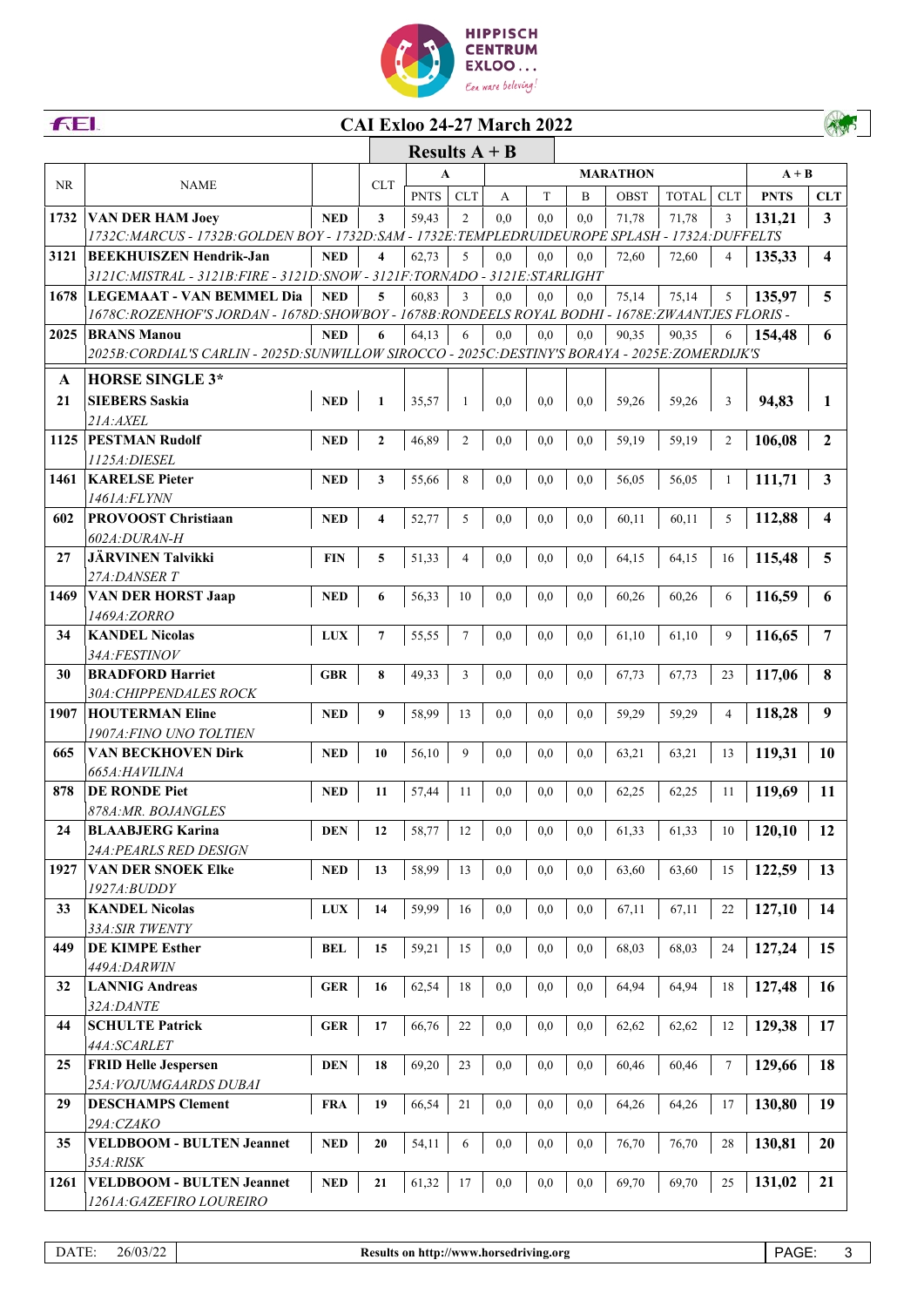

| Results $A + B$<br>$\mathbf{A}$<br><b>MARATHON</b><br>$A + B$<br>NR.<br><b>CLT</b><br><b>NAME</b><br><b>CLT</b><br><b>PNTS</b><br>T<br><b>OBST</b><br><b>TOTAL</b><br><b>CLT</b><br><b>PNTS</b><br>A<br>B<br><b>CLT</b><br><b>OLSSON Emma</b><br>36<br><b>SWE</b><br>22<br>65,98<br>20<br>0,0<br>0,0<br>0,0<br>66,64<br>132,62<br>22<br>66,64<br>20<br>36A: INPOSANT<br>133,11<br>23<br>364<br><b>BRYNAERT</b> Pieter-Jan<br><b>BEL</b><br>72,09<br>27<br>0,0<br>0,0<br>0,0<br>61,02<br>61,02<br>8<br>23<br><i>364A:INTAN</i><br><b>DESCHAMPS Clement</b><br>134,70<br>28<br><b>FRA</b><br>71,31<br>0,0<br>63,39<br>63,39<br>24<br>24<br>24<br>0,0<br>0,0<br>14<br>28B:JUPITER<br><b>GOMMERS Joop</b><br>1628<br>64,98<br>135,85<br>25<br><b>NED</b><br>25<br>19<br>0,0<br>0,0<br>0,0<br>70,87<br>70,87<br>26<br>1628A: GARANT<br><b>COOLEN</b> Sophie<br>137,30<br>26<br>3626<br><b>NED</b><br>71,75<br>25<br>0,0<br>0,0<br>0,0<br>65,55<br>26<br>65,55<br>19<br>3626А:НАМІТО<br>629<br><b>VAN DEN BOSCH Berry</b><br>153,31<br>27<br><b>NED</b><br>27<br>71,98<br>26<br>0,0<br>0,0<br>0,0<br>81,33<br>81,33<br>29<br>629A:FABOLO BH<br>26<br><b>JENSEN Alis Søgaard</b><br>28<br><b>DEN</b><br>28<br>93,87<br>29<br>0,0<br>0,0<br>66,84<br>66,84<br>21<br>160,71<br>0,0<br>26A: MAILUNDS DDRAIGH<br><b>LEJEUNE Etienne</b><br>679<br><b>BEL</b><br>29<br>85,30<br>0,0<br>63,49<br>160,79<br>29<br>28<br>0,0<br>12,0<br>75,49<br>27<br>679A: MAY BE SPECIAL V'T WINKELVELD<br><b>HORSE PAIR 3*</b><br>B<br>1689<br><b>ZAAYER Annegreet</b><br><b>NED</b><br>68,19<br>0,0<br>0,0<br>1<br>$\overline{4}$<br>0,0<br>67,47<br>67,47<br>135,66<br>1<br>1<br>1689B:KINGSTON - 1689A:KERONA VS<br>$\mathbf{2}$<br>41<br><b>MARX Lancelot</b><br>0,0<br>137,86<br><b>SUI</b><br>$\mathbf{2}$<br>66,41<br>3<br>0,0<br>0,0<br>71,45<br>71,45<br>3<br>41C:ILONIST - 41B:GETSEMINEE V.D. DUINEN<br>37<br><b>HEYLEN Wim</b><br>138,94<br>$\mathbf{3}$<br>68,19<br>0,0<br>0,0<br>70,75<br>$\mathfrak{2}$<br><b>BEL</b><br>3<br>4<br>0,0<br>70,75<br>37B: GARVIN VAN PAPINGLO - 37A: ELMO B<br>38<br><b>CEI Ugo</b><br>0,0<br>0,0<br>0,0<br>84,26<br>5<br>146,74<br>$\overline{\mathbf{4}}$<br>$\overline{\mathbf{4}}$<br>62,48<br>84,26<br><b>ITA</b><br>38C:HADORA - 38A:ALEXANDER - 38B:ARISTOS<br>5<br>509<br><b>OOSTERLIJNCK Ruben</b><br>$\overline{7}$<br>0,0<br>155,30<br><b>BEL</b><br>5<br>75,30<br>0,0<br>0,0<br>80,00<br>80,00<br>$\overline{4}$<br>509C: INDIGO V/D KIEKENHOEF - 509A: COEUR TOUCHE - 509B: GUESS WHAT S.A.<br><b>CORSTEN Jos</b><br>155,30<br>5<br>485<br>68,70<br>0,0<br><b>NED</b><br>5<br>0,0<br>0.0<br>86,60<br>86,60<br>6<br>6<br>485A: FRISO B - 485B: FRITS C<br>$\overline{7}$<br>39<br><b>THEISEN Marc</b><br>168,63<br><b>LUX</b><br>79,37<br>8<br>0,0<br>0,0<br>0,0<br>89,26<br>89,26<br>7<br>7<br>39B: CAYETANO P - 39A: BARETTA<br><b>VERSTAPPEN Harrie</b><br>534<br><b>NED</b><br>64,76<br>$\overline{c}$<br>0,0<br>RE<br>0,0<br>0,0<br>20,33<br>534A:FORMANDO - 534B:INDIAAN<br>$\mathbf C$<br><b>HORSE FOUR-IN-HAND 3*</b><br><b>TER HARMSEL Antonie</b><br>846<br><b>NED</b><br>135,81<br>54,44<br>0,0<br>0,0<br>0,0<br>81,37<br>81,37<br>1<br>1<br>1<br>1<br>846C: FLORIS - 846A: ADIOS K - 846F: ZARDONIS - 846D: FOPPE - 846E: ZANDOR<br>$\overline{2}$<br>147,42<br>94<br><b>HEUS Hans</b><br><b>NED</b><br>$\mathbf{2}$<br>64,21<br>0,0<br>0,0<br>83,21<br>83,21<br>$\overline{2}$<br>3<br>0,0<br>94D:HURRICANE - 94B:FLAME - 94C:FLUX - 94E:VORST - 94A:DONALD DUCK 36<br>61,88<br>152,89<br>43<br><b>CASSOTTANA Luca</b><br><b>ITA</b><br>3<br>$\overline{c}$<br>0,0<br>0,0<br>91,01<br>91,01<br>3<br>$\mathbf{3}$<br>0,0<br>43B: KASSANDRO - 43C: LADY KILLER - 43E: TIMOR - 43A: IVAR - 43D: SANDRO BOY<br><b>VAN DER GRAAF Edwin</b><br>116<br><b>NED</b><br>67,20<br>0,0<br>101,14<br>168,34<br>4<br>0,0<br>0,0<br>101,14<br>4<br>4<br>4<br>116B: FREEDOM - 116D: JAN - 116E: KAPITEIN - 116C: HIELKE<br>P<br><b>PARA-EQUESTRIAN</b><br><b>VENEMAN Ingmar</b><br>2124<br><b>NED</b><br>52,06<br>0,0<br>0,0<br>0,0<br>60,14<br>60,14<br>112,20<br>2<br>1<br>1<br>1<br><b>SOETE Freddy</b><br>69,00<br>117,56<br>$\overline{2}$<br>768<br><b>BEL</b><br>$\boldsymbol{2}$<br>48,56<br>0,0<br>0,0<br>0,0<br>69,00<br>$\overline{c}$<br><b>DE BOER Josien</b><br>133,44<br>$\mathbf{3}$<br>4863<br><b>NED</b><br>3<br>0,0<br>0,0<br>0,0<br>77,88<br>77,88<br>3<br>3<br>55,56<br><b>TEST DRIVER</b><br>T | <b>FEI.</b> |  | <b>CAI Exloo 24-27 March 2022</b> |  |  |  |  |  |
|-------------------------------------------------------------------------------------------------------------------------------------------------------------------------------------------------------------------------------------------------------------------------------------------------------------------------------------------------------------------------------------------------------------------------------------------------------------------------------------------------------------------------------------------------------------------------------------------------------------------------------------------------------------------------------------------------------------------------------------------------------------------------------------------------------------------------------------------------------------------------------------------------------------------------------------------------------------------------------------------------------------------------------------------------------------------------------------------------------------------------------------------------------------------------------------------------------------------------------------------------------------------------------------------------------------------------------------------------------------------------------------------------------------------------------------------------------------------------------------------------------------------------------------------------------------------------------------------------------------------------------------------------------------------------------------------------------------------------------------------------------------------------------------------------------------------------------------------------------------------------------------------------------------------------------------------------------------------------------------------------------------------------------------------------------------------------------------------------------------------------------------------------------------------------------------------------------------------------------------------------------------------------------------------------------------------------------------------------------------------------------------------------------------------------------------------------------------------------------------------------------------------------------------------------------------------------------------------------------------------------------------------------------------------------------------------------------------------------------------------------------------------------------------------------------------------------------------------------------------------------------------------------------------------------------------------------------------------------------------------------------------------------------------------------------------------------------------------------------------------------------------------------------------------------------------------------------------------------------------------------------------------------------------------------------------------------------------------------------------------------------------------------------------------------------------------------------------------------------------------------------------------------------------------------------------------------------------------------------------------------------------------------------------------------------------------------------------------------------------------------------------------------------------------------------------------------------------------------------------------------------------------------------------------------------------------------------------------------------------------------------------------------------------------------------------------------------------------------------------------------------------------------------------------------------------------------------------------------------------------------------------------------------------------------------------------------------------------------------------------------------------------------------------------------------------------------|-------------|--|-----------------------------------|--|--|--|--|--|
|                                                                                                                                                                                                                                                                                                                                                                                                                                                                                                                                                                                                                                                                                                                                                                                                                                                                                                                                                                                                                                                                                                                                                                                                                                                                                                                                                                                                                                                                                                                                                                                                                                                                                                                                                                                                                                                                                                                                                                                                                                                                                                                                                                                                                                                                                                                                                                                                                                                                                                                                                                                                                                                                                                                                                                                                                                                                                                                                                                                                                                                                                                                                                                                                                                                                                                                                                                                                                                                                                                                                                                                                                                                                                                                                                                                                                                                                                                                                                                                                                                                                                                                                                                                                                                                                                                                                                                                                                                                 |             |  |                                   |  |  |  |  |  |
|                                                                                                                                                                                                                                                                                                                                                                                                                                                                                                                                                                                                                                                                                                                                                                                                                                                                                                                                                                                                                                                                                                                                                                                                                                                                                                                                                                                                                                                                                                                                                                                                                                                                                                                                                                                                                                                                                                                                                                                                                                                                                                                                                                                                                                                                                                                                                                                                                                                                                                                                                                                                                                                                                                                                                                                                                                                                                                                                                                                                                                                                                                                                                                                                                                                                                                                                                                                                                                                                                                                                                                                                                                                                                                                                                                                                                                                                                                                                                                                                                                                                                                                                                                                                                                                                                                                                                                                                                                                 |             |  |                                   |  |  |  |  |  |
|                                                                                                                                                                                                                                                                                                                                                                                                                                                                                                                                                                                                                                                                                                                                                                                                                                                                                                                                                                                                                                                                                                                                                                                                                                                                                                                                                                                                                                                                                                                                                                                                                                                                                                                                                                                                                                                                                                                                                                                                                                                                                                                                                                                                                                                                                                                                                                                                                                                                                                                                                                                                                                                                                                                                                                                                                                                                                                                                                                                                                                                                                                                                                                                                                                                                                                                                                                                                                                                                                                                                                                                                                                                                                                                                                                                                                                                                                                                                                                                                                                                                                                                                                                                                                                                                                                                                                                                                                                                 |             |  |                                   |  |  |  |  |  |
|                                                                                                                                                                                                                                                                                                                                                                                                                                                                                                                                                                                                                                                                                                                                                                                                                                                                                                                                                                                                                                                                                                                                                                                                                                                                                                                                                                                                                                                                                                                                                                                                                                                                                                                                                                                                                                                                                                                                                                                                                                                                                                                                                                                                                                                                                                                                                                                                                                                                                                                                                                                                                                                                                                                                                                                                                                                                                                                                                                                                                                                                                                                                                                                                                                                                                                                                                                                                                                                                                                                                                                                                                                                                                                                                                                                                                                                                                                                                                                                                                                                                                                                                                                                                                                                                                                                                                                                                                                                 |             |  |                                   |  |  |  |  |  |
|                                                                                                                                                                                                                                                                                                                                                                                                                                                                                                                                                                                                                                                                                                                                                                                                                                                                                                                                                                                                                                                                                                                                                                                                                                                                                                                                                                                                                                                                                                                                                                                                                                                                                                                                                                                                                                                                                                                                                                                                                                                                                                                                                                                                                                                                                                                                                                                                                                                                                                                                                                                                                                                                                                                                                                                                                                                                                                                                                                                                                                                                                                                                                                                                                                                                                                                                                                                                                                                                                                                                                                                                                                                                                                                                                                                                                                                                                                                                                                                                                                                                                                                                                                                                                                                                                                                                                                                                                                                 |             |  |                                   |  |  |  |  |  |
|                                                                                                                                                                                                                                                                                                                                                                                                                                                                                                                                                                                                                                                                                                                                                                                                                                                                                                                                                                                                                                                                                                                                                                                                                                                                                                                                                                                                                                                                                                                                                                                                                                                                                                                                                                                                                                                                                                                                                                                                                                                                                                                                                                                                                                                                                                                                                                                                                                                                                                                                                                                                                                                                                                                                                                                                                                                                                                                                                                                                                                                                                                                                                                                                                                                                                                                                                                                                                                                                                                                                                                                                                                                                                                                                                                                                                                                                                                                                                                                                                                                                                                                                                                                                                                                                                                                                                                                                                                                 |             |  |                                   |  |  |  |  |  |
|                                                                                                                                                                                                                                                                                                                                                                                                                                                                                                                                                                                                                                                                                                                                                                                                                                                                                                                                                                                                                                                                                                                                                                                                                                                                                                                                                                                                                                                                                                                                                                                                                                                                                                                                                                                                                                                                                                                                                                                                                                                                                                                                                                                                                                                                                                                                                                                                                                                                                                                                                                                                                                                                                                                                                                                                                                                                                                                                                                                                                                                                                                                                                                                                                                                                                                                                                                                                                                                                                                                                                                                                                                                                                                                                                                                                                                                                                                                                                                                                                                                                                                                                                                                                                                                                                                                                                                                                                                                 |             |  |                                   |  |  |  |  |  |
|                                                                                                                                                                                                                                                                                                                                                                                                                                                                                                                                                                                                                                                                                                                                                                                                                                                                                                                                                                                                                                                                                                                                                                                                                                                                                                                                                                                                                                                                                                                                                                                                                                                                                                                                                                                                                                                                                                                                                                                                                                                                                                                                                                                                                                                                                                                                                                                                                                                                                                                                                                                                                                                                                                                                                                                                                                                                                                                                                                                                                                                                                                                                                                                                                                                                                                                                                                                                                                                                                                                                                                                                                                                                                                                                                                                                                                                                                                                                                                                                                                                                                                                                                                                                                                                                                                                                                                                                                                                 |             |  |                                   |  |  |  |  |  |
|                                                                                                                                                                                                                                                                                                                                                                                                                                                                                                                                                                                                                                                                                                                                                                                                                                                                                                                                                                                                                                                                                                                                                                                                                                                                                                                                                                                                                                                                                                                                                                                                                                                                                                                                                                                                                                                                                                                                                                                                                                                                                                                                                                                                                                                                                                                                                                                                                                                                                                                                                                                                                                                                                                                                                                                                                                                                                                                                                                                                                                                                                                                                                                                                                                                                                                                                                                                                                                                                                                                                                                                                                                                                                                                                                                                                                                                                                                                                                                                                                                                                                                                                                                                                                                                                                                                                                                                                                                                 |             |  |                                   |  |  |  |  |  |
|                                                                                                                                                                                                                                                                                                                                                                                                                                                                                                                                                                                                                                                                                                                                                                                                                                                                                                                                                                                                                                                                                                                                                                                                                                                                                                                                                                                                                                                                                                                                                                                                                                                                                                                                                                                                                                                                                                                                                                                                                                                                                                                                                                                                                                                                                                                                                                                                                                                                                                                                                                                                                                                                                                                                                                                                                                                                                                                                                                                                                                                                                                                                                                                                                                                                                                                                                                                                                                                                                                                                                                                                                                                                                                                                                                                                                                                                                                                                                                                                                                                                                                                                                                                                                                                                                                                                                                                                                                                 |             |  |                                   |  |  |  |  |  |
|                                                                                                                                                                                                                                                                                                                                                                                                                                                                                                                                                                                                                                                                                                                                                                                                                                                                                                                                                                                                                                                                                                                                                                                                                                                                                                                                                                                                                                                                                                                                                                                                                                                                                                                                                                                                                                                                                                                                                                                                                                                                                                                                                                                                                                                                                                                                                                                                                                                                                                                                                                                                                                                                                                                                                                                                                                                                                                                                                                                                                                                                                                                                                                                                                                                                                                                                                                                                                                                                                                                                                                                                                                                                                                                                                                                                                                                                                                                                                                                                                                                                                                                                                                                                                                                                                                                                                                                                                                                 |             |  |                                   |  |  |  |  |  |
|                                                                                                                                                                                                                                                                                                                                                                                                                                                                                                                                                                                                                                                                                                                                                                                                                                                                                                                                                                                                                                                                                                                                                                                                                                                                                                                                                                                                                                                                                                                                                                                                                                                                                                                                                                                                                                                                                                                                                                                                                                                                                                                                                                                                                                                                                                                                                                                                                                                                                                                                                                                                                                                                                                                                                                                                                                                                                                                                                                                                                                                                                                                                                                                                                                                                                                                                                                                                                                                                                                                                                                                                                                                                                                                                                                                                                                                                                                                                                                                                                                                                                                                                                                                                                                                                                                                                                                                                                                                 |             |  |                                   |  |  |  |  |  |
|                                                                                                                                                                                                                                                                                                                                                                                                                                                                                                                                                                                                                                                                                                                                                                                                                                                                                                                                                                                                                                                                                                                                                                                                                                                                                                                                                                                                                                                                                                                                                                                                                                                                                                                                                                                                                                                                                                                                                                                                                                                                                                                                                                                                                                                                                                                                                                                                                                                                                                                                                                                                                                                                                                                                                                                                                                                                                                                                                                                                                                                                                                                                                                                                                                                                                                                                                                                                                                                                                                                                                                                                                                                                                                                                                                                                                                                                                                                                                                                                                                                                                                                                                                                                                                                                                                                                                                                                                                                 |             |  |                                   |  |  |  |  |  |
|                                                                                                                                                                                                                                                                                                                                                                                                                                                                                                                                                                                                                                                                                                                                                                                                                                                                                                                                                                                                                                                                                                                                                                                                                                                                                                                                                                                                                                                                                                                                                                                                                                                                                                                                                                                                                                                                                                                                                                                                                                                                                                                                                                                                                                                                                                                                                                                                                                                                                                                                                                                                                                                                                                                                                                                                                                                                                                                                                                                                                                                                                                                                                                                                                                                                                                                                                                                                                                                                                                                                                                                                                                                                                                                                                                                                                                                                                                                                                                                                                                                                                                                                                                                                                                                                                                                                                                                                                                                 |             |  |                                   |  |  |  |  |  |
|                                                                                                                                                                                                                                                                                                                                                                                                                                                                                                                                                                                                                                                                                                                                                                                                                                                                                                                                                                                                                                                                                                                                                                                                                                                                                                                                                                                                                                                                                                                                                                                                                                                                                                                                                                                                                                                                                                                                                                                                                                                                                                                                                                                                                                                                                                                                                                                                                                                                                                                                                                                                                                                                                                                                                                                                                                                                                                                                                                                                                                                                                                                                                                                                                                                                                                                                                                                                                                                                                                                                                                                                                                                                                                                                                                                                                                                                                                                                                                                                                                                                                                                                                                                                                                                                                                                                                                                                                                                 |             |  |                                   |  |  |  |  |  |
|                                                                                                                                                                                                                                                                                                                                                                                                                                                                                                                                                                                                                                                                                                                                                                                                                                                                                                                                                                                                                                                                                                                                                                                                                                                                                                                                                                                                                                                                                                                                                                                                                                                                                                                                                                                                                                                                                                                                                                                                                                                                                                                                                                                                                                                                                                                                                                                                                                                                                                                                                                                                                                                                                                                                                                                                                                                                                                                                                                                                                                                                                                                                                                                                                                                                                                                                                                                                                                                                                                                                                                                                                                                                                                                                                                                                                                                                                                                                                                                                                                                                                                                                                                                                                                                                                                                                                                                                                                                 |             |  |                                   |  |  |  |  |  |
|                                                                                                                                                                                                                                                                                                                                                                                                                                                                                                                                                                                                                                                                                                                                                                                                                                                                                                                                                                                                                                                                                                                                                                                                                                                                                                                                                                                                                                                                                                                                                                                                                                                                                                                                                                                                                                                                                                                                                                                                                                                                                                                                                                                                                                                                                                                                                                                                                                                                                                                                                                                                                                                                                                                                                                                                                                                                                                                                                                                                                                                                                                                                                                                                                                                                                                                                                                                                                                                                                                                                                                                                                                                                                                                                                                                                                                                                                                                                                                                                                                                                                                                                                                                                                                                                                                                                                                                                                                                 |             |  |                                   |  |  |  |  |  |
|                                                                                                                                                                                                                                                                                                                                                                                                                                                                                                                                                                                                                                                                                                                                                                                                                                                                                                                                                                                                                                                                                                                                                                                                                                                                                                                                                                                                                                                                                                                                                                                                                                                                                                                                                                                                                                                                                                                                                                                                                                                                                                                                                                                                                                                                                                                                                                                                                                                                                                                                                                                                                                                                                                                                                                                                                                                                                                                                                                                                                                                                                                                                                                                                                                                                                                                                                                                                                                                                                                                                                                                                                                                                                                                                                                                                                                                                                                                                                                                                                                                                                                                                                                                                                                                                                                                                                                                                                                                 |             |  |                                   |  |  |  |  |  |
|                                                                                                                                                                                                                                                                                                                                                                                                                                                                                                                                                                                                                                                                                                                                                                                                                                                                                                                                                                                                                                                                                                                                                                                                                                                                                                                                                                                                                                                                                                                                                                                                                                                                                                                                                                                                                                                                                                                                                                                                                                                                                                                                                                                                                                                                                                                                                                                                                                                                                                                                                                                                                                                                                                                                                                                                                                                                                                                                                                                                                                                                                                                                                                                                                                                                                                                                                                                                                                                                                                                                                                                                                                                                                                                                                                                                                                                                                                                                                                                                                                                                                                                                                                                                                                                                                                                                                                                                                                                 |             |  |                                   |  |  |  |  |  |
|                                                                                                                                                                                                                                                                                                                                                                                                                                                                                                                                                                                                                                                                                                                                                                                                                                                                                                                                                                                                                                                                                                                                                                                                                                                                                                                                                                                                                                                                                                                                                                                                                                                                                                                                                                                                                                                                                                                                                                                                                                                                                                                                                                                                                                                                                                                                                                                                                                                                                                                                                                                                                                                                                                                                                                                                                                                                                                                                                                                                                                                                                                                                                                                                                                                                                                                                                                                                                                                                                                                                                                                                                                                                                                                                                                                                                                                                                                                                                                                                                                                                                                                                                                                                                                                                                                                                                                                                                                                 |             |  |                                   |  |  |  |  |  |
|                                                                                                                                                                                                                                                                                                                                                                                                                                                                                                                                                                                                                                                                                                                                                                                                                                                                                                                                                                                                                                                                                                                                                                                                                                                                                                                                                                                                                                                                                                                                                                                                                                                                                                                                                                                                                                                                                                                                                                                                                                                                                                                                                                                                                                                                                                                                                                                                                                                                                                                                                                                                                                                                                                                                                                                                                                                                                                                                                                                                                                                                                                                                                                                                                                                                                                                                                                                                                                                                                                                                                                                                                                                                                                                                                                                                                                                                                                                                                                                                                                                                                                                                                                                                                                                                                                                                                                                                                                                 |             |  |                                   |  |  |  |  |  |
|                                                                                                                                                                                                                                                                                                                                                                                                                                                                                                                                                                                                                                                                                                                                                                                                                                                                                                                                                                                                                                                                                                                                                                                                                                                                                                                                                                                                                                                                                                                                                                                                                                                                                                                                                                                                                                                                                                                                                                                                                                                                                                                                                                                                                                                                                                                                                                                                                                                                                                                                                                                                                                                                                                                                                                                                                                                                                                                                                                                                                                                                                                                                                                                                                                                                                                                                                                                                                                                                                                                                                                                                                                                                                                                                                                                                                                                                                                                                                                                                                                                                                                                                                                                                                                                                                                                                                                                                                                                 |             |  |                                   |  |  |  |  |  |
|                                                                                                                                                                                                                                                                                                                                                                                                                                                                                                                                                                                                                                                                                                                                                                                                                                                                                                                                                                                                                                                                                                                                                                                                                                                                                                                                                                                                                                                                                                                                                                                                                                                                                                                                                                                                                                                                                                                                                                                                                                                                                                                                                                                                                                                                                                                                                                                                                                                                                                                                                                                                                                                                                                                                                                                                                                                                                                                                                                                                                                                                                                                                                                                                                                                                                                                                                                                                                                                                                                                                                                                                                                                                                                                                                                                                                                                                                                                                                                                                                                                                                                                                                                                                                                                                                                                                                                                                                                                 |             |  |                                   |  |  |  |  |  |
|                                                                                                                                                                                                                                                                                                                                                                                                                                                                                                                                                                                                                                                                                                                                                                                                                                                                                                                                                                                                                                                                                                                                                                                                                                                                                                                                                                                                                                                                                                                                                                                                                                                                                                                                                                                                                                                                                                                                                                                                                                                                                                                                                                                                                                                                                                                                                                                                                                                                                                                                                                                                                                                                                                                                                                                                                                                                                                                                                                                                                                                                                                                                                                                                                                                                                                                                                                                                                                                                                                                                                                                                                                                                                                                                                                                                                                                                                                                                                                                                                                                                                                                                                                                                                                                                                                                                                                                                                                                 |             |  |                                   |  |  |  |  |  |
|                                                                                                                                                                                                                                                                                                                                                                                                                                                                                                                                                                                                                                                                                                                                                                                                                                                                                                                                                                                                                                                                                                                                                                                                                                                                                                                                                                                                                                                                                                                                                                                                                                                                                                                                                                                                                                                                                                                                                                                                                                                                                                                                                                                                                                                                                                                                                                                                                                                                                                                                                                                                                                                                                                                                                                                                                                                                                                                                                                                                                                                                                                                                                                                                                                                                                                                                                                                                                                                                                                                                                                                                                                                                                                                                                                                                                                                                                                                                                                                                                                                                                                                                                                                                                                                                                                                                                                                                                                                 |             |  |                                   |  |  |  |  |  |
|                                                                                                                                                                                                                                                                                                                                                                                                                                                                                                                                                                                                                                                                                                                                                                                                                                                                                                                                                                                                                                                                                                                                                                                                                                                                                                                                                                                                                                                                                                                                                                                                                                                                                                                                                                                                                                                                                                                                                                                                                                                                                                                                                                                                                                                                                                                                                                                                                                                                                                                                                                                                                                                                                                                                                                                                                                                                                                                                                                                                                                                                                                                                                                                                                                                                                                                                                                                                                                                                                                                                                                                                                                                                                                                                                                                                                                                                                                                                                                                                                                                                                                                                                                                                                                                                                                                                                                                                                                                 |             |  |                                   |  |  |  |  |  |
|                                                                                                                                                                                                                                                                                                                                                                                                                                                                                                                                                                                                                                                                                                                                                                                                                                                                                                                                                                                                                                                                                                                                                                                                                                                                                                                                                                                                                                                                                                                                                                                                                                                                                                                                                                                                                                                                                                                                                                                                                                                                                                                                                                                                                                                                                                                                                                                                                                                                                                                                                                                                                                                                                                                                                                                                                                                                                                                                                                                                                                                                                                                                                                                                                                                                                                                                                                                                                                                                                                                                                                                                                                                                                                                                                                                                                                                                                                                                                                                                                                                                                                                                                                                                                                                                                                                                                                                                                                                 |             |  |                                   |  |  |  |  |  |
|                                                                                                                                                                                                                                                                                                                                                                                                                                                                                                                                                                                                                                                                                                                                                                                                                                                                                                                                                                                                                                                                                                                                                                                                                                                                                                                                                                                                                                                                                                                                                                                                                                                                                                                                                                                                                                                                                                                                                                                                                                                                                                                                                                                                                                                                                                                                                                                                                                                                                                                                                                                                                                                                                                                                                                                                                                                                                                                                                                                                                                                                                                                                                                                                                                                                                                                                                                                                                                                                                                                                                                                                                                                                                                                                                                                                                                                                                                                                                                                                                                                                                                                                                                                                                                                                                                                                                                                                                                                 |             |  |                                   |  |  |  |  |  |
|                                                                                                                                                                                                                                                                                                                                                                                                                                                                                                                                                                                                                                                                                                                                                                                                                                                                                                                                                                                                                                                                                                                                                                                                                                                                                                                                                                                                                                                                                                                                                                                                                                                                                                                                                                                                                                                                                                                                                                                                                                                                                                                                                                                                                                                                                                                                                                                                                                                                                                                                                                                                                                                                                                                                                                                                                                                                                                                                                                                                                                                                                                                                                                                                                                                                                                                                                                                                                                                                                                                                                                                                                                                                                                                                                                                                                                                                                                                                                                                                                                                                                                                                                                                                                                                                                                                                                                                                                                                 |             |  |                                   |  |  |  |  |  |
|                                                                                                                                                                                                                                                                                                                                                                                                                                                                                                                                                                                                                                                                                                                                                                                                                                                                                                                                                                                                                                                                                                                                                                                                                                                                                                                                                                                                                                                                                                                                                                                                                                                                                                                                                                                                                                                                                                                                                                                                                                                                                                                                                                                                                                                                                                                                                                                                                                                                                                                                                                                                                                                                                                                                                                                                                                                                                                                                                                                                                                                                                                                                                                                                                                                                                                                                                                                                                                                                                                                                                                                                                                                                                                                                                                                                                                                                                                                                                                                                                                                                                                                                                                                                                                                                                                                                                                                                                                                 |             |  |                                   |  |  |  |  |  |
|                                                                                                                                                                                                                                                                                                                                                                                                                                                                                                                                                                                                                                                                                                                                                                                                                                                                                                                                                                                                                                                                                                                                                                                                                                                                                                                                                                                                                                                                                                                                                                                                                                                                                                                                                                                                                                                                                                                                                                                                                                                                                                                                                                                                                                                                                                                                                                                                                                                                                                                                                                                                                                                                                                                                                                                                                                                                                                                                                                                                                                                                                                                                                                                                                                                                                                                                                                                                                                                                                                                                                                                                                                                                                                                                                                                                                                                                                                                                                                                                                                                                                                                                                                                                                                                                                                                                                                                                                                                 |             |  |                                   |  |  |  |  |  |
|                                                                                                                                                                                                                                                                                                                                                                                                                                                                                                                                                                                                                                                                                                                                                                                                                                                                                                                                                                                                                                                                                                                                                                                                                                                                                                                                                                                                                                                                                                                                                                                                                                                                                                                                                                                                                                                                                                                                                                                                                                                                                                                                                                                                                                                                                                                                                                                                                                                                                                                                                                                                                                                                                                                                                                                                                                                                                                                                                                                                                                                                                                                                                                                                                                                                                                                                                                                                                                                                                                                                                                                                                                                                                                                                                                                                                                                                                                                                                                                                                                                                                                                                                                                                                                                                                                                                                                                                                                                 |             |  |                                   |  |  |  |  |  |
|                                                                                                                                                                                                                                                                                                                                                                                                                                                                                                                                                                                                                                                                                                                                                                                                                                                                                                                                                                                                                                                                                                                                                                                                                                                                                                                                                                                                                                                                                                                                                                                                                                                                                                                                                                                                                                                                                                                                                                                                                                                                                                                                                                                                                                                                                                                                                                                                                                                                                                                                                                                                                                                                                                                                                                                                                                                                                                                                                                                                                                                                                                                                                                                                                                                                                                                                                                                                                                                                                                                                                                                                                                                                                                                                                                                                                                                                                                                                                                                                                                                                                                                                                                                                                                                                                                                                                                                                                                                 |             |  |                                   |  |  |  |  |  |
|                                                                                                                                                                                                                                                                                                                                                                                                                                                                                                                                                                                                                                                                                                                                                                                                                                                                                                                                                                                                                                                                                                                                                                                                                                                                                                                                                                                                                                                                                                                                                                                                                                                                                                                                                                                                                                                                                                                                                                                                                                                                                                                                                                                                                                                                                                                                                                                                                                                                                                                                                                                                                                                                                                                                                                                                                                                                                                                                                                                                                                                                                                                                                                                                                                                                                                                                                                                                                                                                                                                                                                                                                                                                                                                                                                                                                                                                                                                                                                                                                                                                                                                                                                                                                                                                                                                                                                                                                                                 |             |  |                                   |  |  |  |  |  |
|                                                                                                                                                                                                                                                                                                                                                                                                                                                                                                                                                                                                                                                                                                                                                                                                                                                                                                                                                                                                                                                                                                                                                                                                                                                                                                                                                                                                                                                                                                                                                                                                                                                                                                                                                                                                                                                                                                                                                                                                                                                                                                                                                                                                                                                                                                                                                                                                                                                                                                                                                                                                                                                                                                                                                                                                                                                                                                                                                                                                                                                                                                                                                                                                                                                                                                                                                                                                                                                                                                                                                                                                                                                                                                                                                                                                                                                                                                                                                                                                                                                                                                                                                                                                                                                                                                                                                                                                                                                 |             |  |                                   |  |  |  |  |  |
|                                                                                                                                                                                                                                                                                                                                                                                                                                                                                                                                                                                                                                                                                                                                                                                                                                                                                                                                                                                                                                                                                                                                                                                                                                                                                                                                                                                                                                                                                                                                                                                                                                                                                                                                                                                                                                                                                                                                                                                                                                                                                                                                                                                                                                                                                                                                                                                                                                                                                                                                                                                                                                                                                                                                                                                                                                                                                                                                                                                                                                                                                                                                                                                                                                                                                                                                                                                                                                                                                                                                                                                                                                                                                                                                                                                                                                                                                                                                                                                                                                                                                                                                                                                                                                                                                                                                                                                                                                                 |             |  |                                   |  |  |  |  |  |
|                                                                                                                                                                                                                                                                                                                                                                                                                                                                                                                                                                                                                                                                                                                                                                                                                                                                                                                                                                                                                                                                                                                                                                                                                                                                                                                                                                                                                                                                                                                                                                                                                                                                                                                                                                                                                                                                                                                                                                                                                                                                                                                                                                                                                                                                                                                                                                                                                                                                                                                                                                                                                                                                                                                                                                                                                                                                                                                                                                                                                                                                                                                                                                                                                                                                                                                                                                                                                                                                                                                                                                                                                                                                                                                                                                                                                                                                                                                                                                                                                                                                                                                                                                                                                                                                                                                                                                                                                                                 |             |  |                                   |  |  |  |  |  |
|                                                                                                                                                                                                                                                                                                                                                                                                                                                                                                                                                                                                                                                                                                                                                                                                                                                                                                                                                                                                                                                                                                                                                                                                                                                                                                                                                                                                                                                                                                                                                                                                                                                                                                                                                                                                                                                                                                                                                                                                                                                                                                                                                                                                                                                                                                                                                                                                                                                                                                                                                                                                                                                                                                                                                                                                                                                                                                                                                                                                                                                                                                                                                                                                                                                                                                                                                                                                                                                                                                                                                                                                                                                                                                                                                                                                                                                                                                                                                                                                                                                                                                                                                                                                                                                                                                                                                                                                                                                 |             |  |                                   |  |  |  |  |  |
|                                                                                                                                                                                                                                                                                                                                                                                                                                                                                                                                                                                                                                                                                                                                                                                                                                                                                                                                                                                                                                                                                                                                                                                                                                                                                                                                                                                                                                                                                                                                                                                                                                                                                                                                                                                                                                                                                                                                                                                                                                                                                                                                                                                                                                                                                                                                                                                                                                                                                                                                                                                                                                                                                                                                                                                                                                                                                                                                                                                                                                                                                                                                                                                                                                                                                                                                                                                                                                                                                                                                                                                                                                                                                                                                                                                                                                                                                                                                                                                                                                                                                                                                                                                                                                                                                                                                                                                                                                                 |             |  |                                   |  |  |  |  |  |
|                                                                                                                                                                                                                                                                                                                                                                                                                                                                                                                                                                                                                                                                                                                                                                                                                                                                                                                                                                                                                                                                                                                                                                                                                                                                                                                                                                                                                                                                                                                                                                                                                                                                                                                                                                                                                                                                                                                                                                                                                                                                                                                                                                                                                                                                                                                                                                                                                                                                                                                                                                                                                                                                                                                                                                                                                                                                                                                                                                                                                                                                                                                                                                                                                                                                                                                                                                                                                                                                                                                                                                                                                                                                                                                                                                                                                                                                                                                                                                                                                                                                                                                                                                                                                                                                                                                                                                                                                                                 |             |  |                                   |  |  |  |  |  |
|                                                                                                                                                                                                                                                                                                                                                                                                                                                                                                                                                                                                                                                                                                                                                                                                                                                                                                                                                                                                                                                                                                                                                                                                                                                                                                                                                                                                                                                                                                                                                                                                                                                                                                                                                                                                                                                                                                                                                                                                                                                                                                                                                                                                                                                                                                                                                                                                                                                                                                                                                                                                                                                                                                                                                                                                                                                                                                                                                                                                                                                                                                                                                                                                                                                                                                                                                                                                                                                                                                                                                                                                                                                                                                                                                                                                                                                                                                                                                                                                                                                                                                                                                                                                                                                                                                                                                                                                                                                 |             |  |                                   |  |  |  |  |  |
|                                                                                                                                                                                                                                                                                                                                                                                                                                                                                                                                                                                                                                                                                                                                                                                                                                                                                                                                                                                                                                                                                                                                                                                                                                                                                                                                                                                                                                                                                                                                                                                                                                                                                                                                                                                                                                                                                                                                                                                                                                                                                                                                                                                                                                                                                                                                                                                                                                                                                                                                                                                                                                                                                                                                                                                                                                                                                                                                                                                                                                                                                                                                                                                                                                                                                                                                                                                                                                                                                                                                                                                                                                                                                                                                                                                                                                                                                                                                                                                                                                                                                                                                                                                                                                                                                                                                                                                                                                                 |             |  |                                   |  |  |  |  |  |
|                                                                                                                                                                                                                                                                                                                                                                                                                                                                                                                                                                                                                                                                                                                                                                                                                                                                                                                                                                                                                                                                                                                                                                                                                                                                                                                                                                                                                                                                                                                                                                                                                                                                                                                                                                                                                                                                                                                                                                                                                                                                                                                                                                                                                                                                                                                                                                                                                                                                                                                                                                                                                                                                                                                                                                                                                                                                                                                                                                                                                                                                                                                                                                                                                                                                                                                                                                                                                                                                                                                                                                                                                                                                                                                                                                                                                                                                                                                                                                                                                                                                                                                                                                                                                                                                                                                                                                                                                                                 |             |  |                                   |  |  |  |  |  |
|                                                                                                                                                                                                                                                                                                                                                                                                                                                                                                                                                                                                                                                                                                                                                                                                                                                                                                                                                                                                                                                                                                                                                                                                                                                                                                                                                                                                                                                                                                                                                                                                                                                                                                                                                                                                                                                                                                                                                                                                                                                                                                                                                                                                                                                                                                                                                                                                                                                                                                                                                                                                                                                                                                                                                                                                                                                                                                                                                                                                                                                                                                                                                                                                                                                                                                                                                                                                                                                                                                                                                                                                                                                                                                                                                                                                                                                                                                                                                                                                                                                                                                                                                                                                                                                                                                                                                                                                                                                 |             |  |                                   |  |  |  |  |  |
|                                                                                                                                                                                                                                                                                                                                                                                                                                                                                                                                                                                                                                                                                                                                                                                                                                                                                                                                                                                                                                                                                                                                                                                                                                                                                                                                                                                                                                                                                                                                                                                                                                                                                                                                                                                                                                                                                                                                                                                                                                                                                                                                                                                                                                                                                                                                                                                                                                                                                                                                                                                                                                                                                                                                                                                                                                                                                                                                                                                                                                                                                                                                                                                                                                                                                                                                                                                                                                                                                                                                                                                                                                                                                                                                                                                                                                                                                                                                                                                                                                                                                                                                                                                                                                                                                                                                                                                                                                                 |             |  |                                   |  |  |  |  |  |
|                                                                                                                                                                                                                                                                                                                                                                                                                                                                                                                                                                                                                                                                                                                                                                                                                                                                                                                                                                                                                                                                                                                                                                                                                                                                                                                                                                                                                                                                                                                                                                                                                                                                                                                                                                                                                                                                                                                                                                                                                                                                                                                                                                                                                                                                                                                                                                                                                                                                                                                                                                                                                                                                                                                                                                                                                                                                                                                                                                                                                                                                                                                                                                                                                                                                                                                                                                                                                                                                                                                                                                                                                                                                                                                                                                                                                                                                                                                                                                                                                                                                                                                                                                                                                                                                                                                                                                                                                                                 |             |  |                                   |  |  |  |  |  |
|                                                                                                                                                                                                                                                                                                                                                                                                                                                                                                                                                                                                                                                                                                                                                                                                                                                                                                                                                                                                                                                                                                                                                                                                                                                                                                                                                                                                                                                                                                                                                                                                                                                                                                                                                                                                                                                                                                                                                                                                                                                                                                                                                                                                                                                                                                                                                                                                                                                                                                                                                                                                                                                                                                                                                                                                                                                                                                                                                                                                                                                                                                                                                                                                                                                                                                                                                                                                                                                                                                                                                                                                                                                                                                                                                                                                                                                                                                                                                                                                                                                                                                                                                                                                                                                                                                                                                                                                                                                 |             |  |                                   |  |  |  |  |  |
|                                                                                                                                                                                                                                                                                                                                                                                                                                                                                                                                                                                                                                                                                                                                                                                                                                                                                                                                                                                                                                                                                                                                                                                                                                                                                                                                                                                                                                                                                                                                                                                                                                                                                                                                                                                                                                                                                                                                                                                                                                                                                                                                                                                                                                                                                                                                                                                                                                                                                                                                                                                                                                                                                                                                                                                                                                                                                                                                                                                                                                                                                                                                                                                                                                                                                                                                                                                                                                                                                                                                                                                                                                                                                                                                                                                                                                                                                                                                                                                                                                                                                                                                                                                                                                                                                                                                                                                                                                                 |             |  |                                   |  |  |  |  |  |